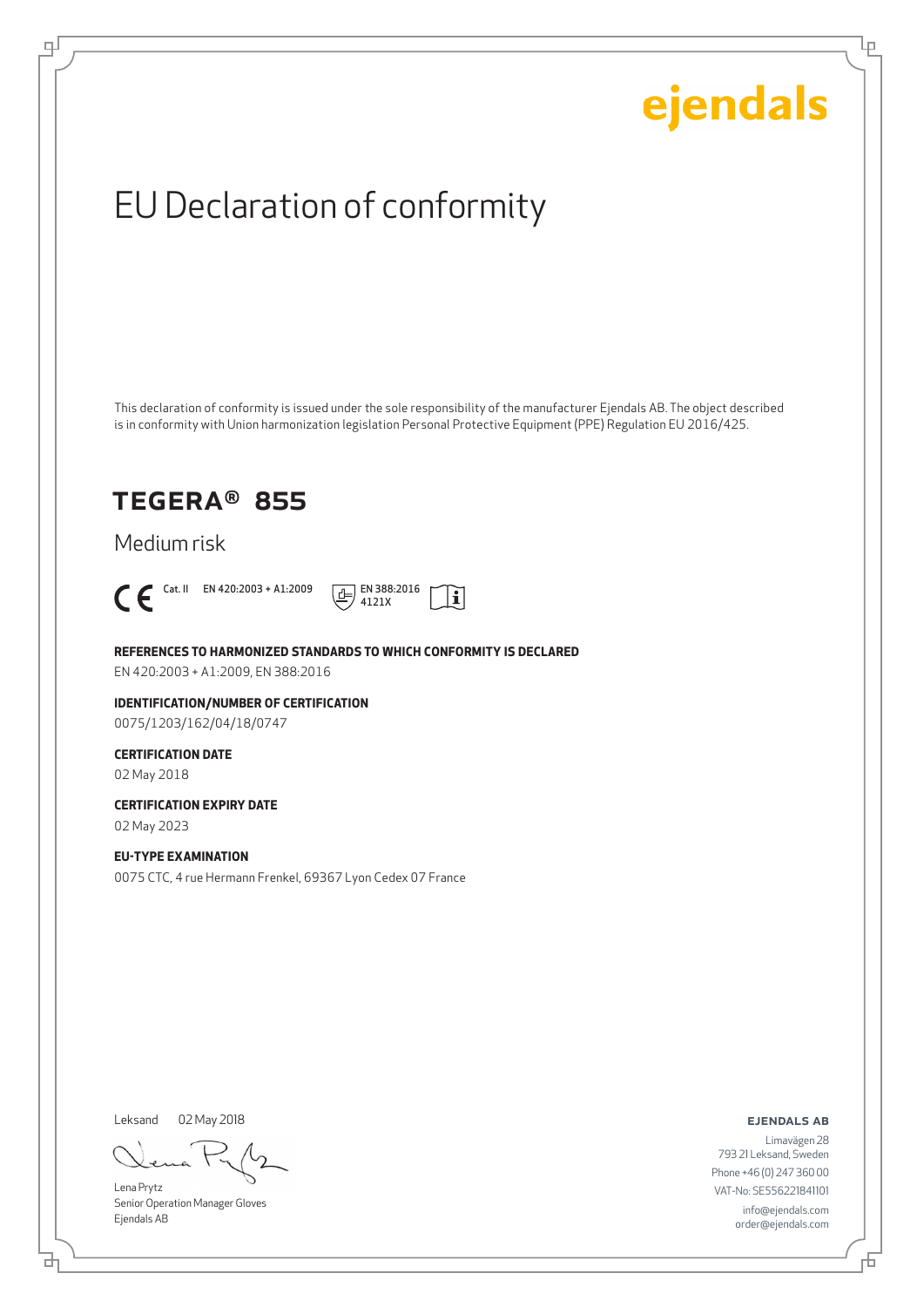Ļμ

## EU-försäkran om överensstämmelse

Denna försäkran om överensstämmelse utfärdas på eget ansvar av tillverkaren Ejendals AB. Föremålet för försäkran överensstämmer med EU-harmoniserad lagstiftning för personlig skyddsutrustning (PPE), EU-förordning 2016/425.

### TEGERA® 855

Medelhög risk



டி



**HÄNVISNINGAR TILL DE HARMONISERADE STANDARDER SOM AVSES MED FÖRSÄKRAN OM ÖVERENSSTÄMMELSE** EN 420:2003 + A1:2009, EN 388:2016

**IDENTIFIERING/CERTIFIKATSNUMMER** 0075/1203/162/04/18/0747

#### **CERTIFIERINGSDATUM**

02 May 2018

**CERTIFIERINGENS UTGÅNGSDATUM**

02 May 2023

#### **EU-TYPKONTROLL**

0075 CTC, 4 rue Hermann Frenkel, 69367 Lyon Cedex 07 France

Leksand

02 May 2018

Lena Prytz Driftschef Handskar Ejendals AB

ejendals ab

Limavägen 28 793 21 Leksand, Sweden Phone +46 (0) 247 360 00 VAT-No: SE556221841101 info@ejendals.com order@ejendals.com

舌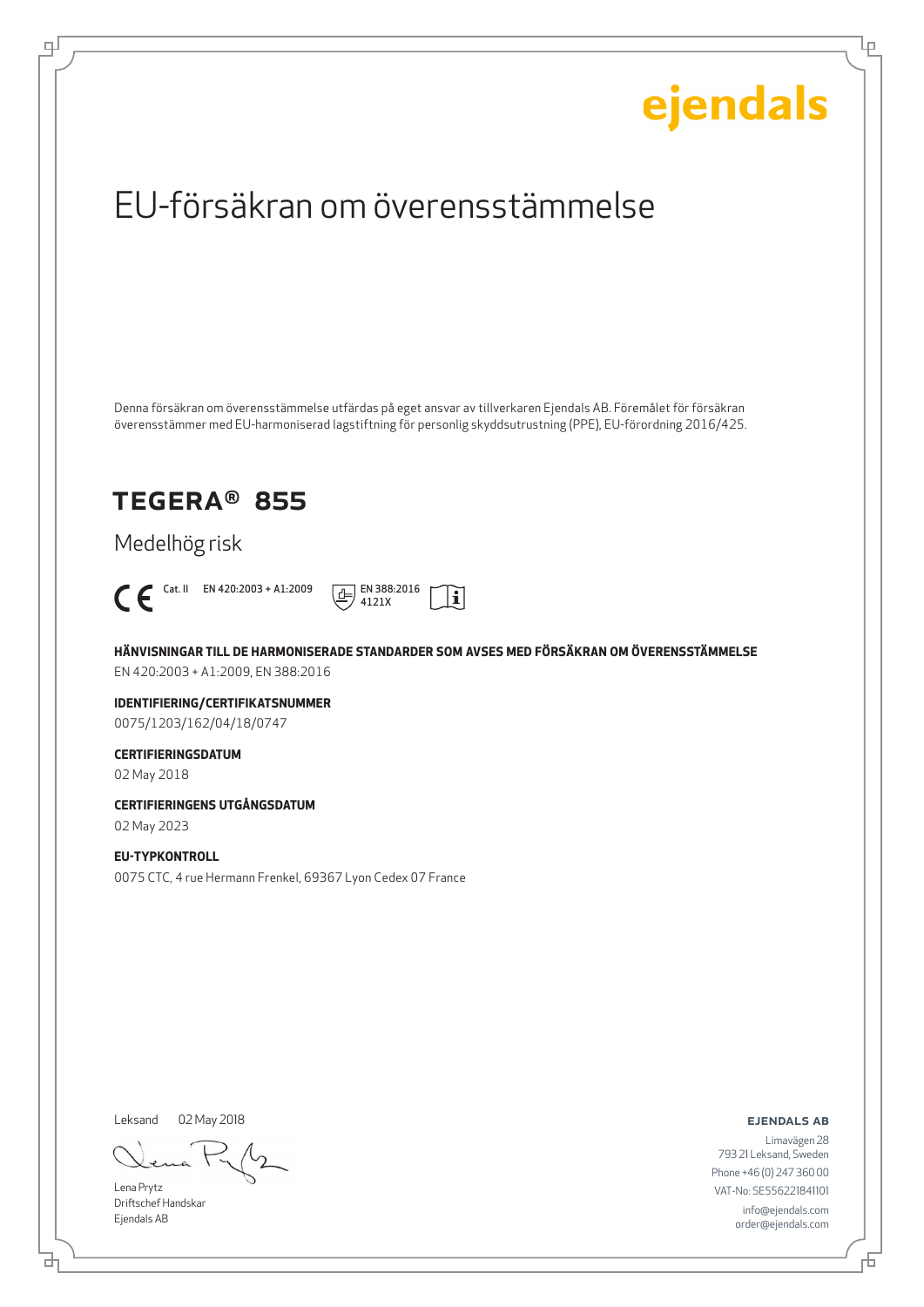Ļμ

## EF-erklæringen om overensstemmelse

Denne overensstemmelseserklæring udstedes alene på Ejendal AB ansvar. De produkt, der er beskrevet er i overensstemmelse med Europa-Parlamentets og Rådets forordning (EU) 2016/425 2016 om personlige værnemidler.

### TEGERA® 855

Mellemhøj risiko



டி



**HENVISNINGER TIL DE HARMONISEREDE STANDARDER TIL HVILKE OVERENSSTEMMELSE ER ERKLÆRET** EN 420:2003 + A1:2009, EN 388:2016

**IDENTIFIKATION/CERTIFICERINGSNUMMER** 0075/1203/162/04/18/0747

### **CERTIFICERINGSDATO**

02 May 2018

#### **UDLØB PÅ CERTIFICERING**

02 May 2023

#### **EU-TYPEAFPRØVNING**

0075 CTC, 4 rue Hermann Frenkel, 69367 Lyon Cedex 07 France

Leksand 02 May 2018

Lena Prytz Senior Operation Manager Handsker Ejendals AB

ejendals ab

Đ

브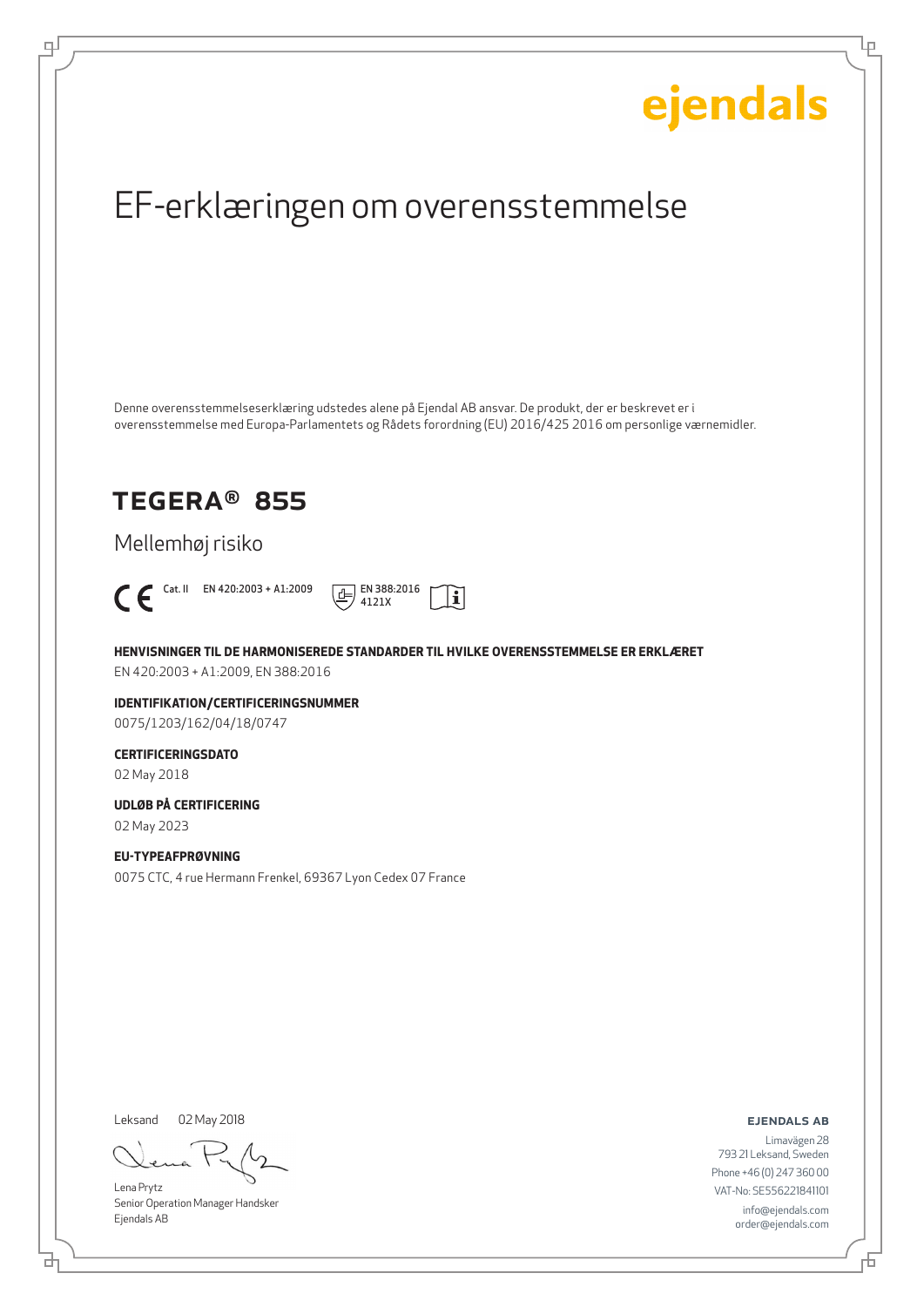Lμ

## EU asetuksen vaatimustenmukaisuusvakuutus

Valmistaja Ejendals AB antaa tämän vaatimustenmukaisuusvakuutuksen omalla vastuullaan. Kuvattu vakuutuksen kohde täyttää täyttää Euroopan unionin yhdenmukaistamislainsäädännössä henkilösuojaimia koskevan asetuksen EU 2016/425 vaatimukset.

### TEGERA® 855

Keskitason riski



டி



**VIITTAUKSET YHDENMUKAISTETTUIHIN STANDARDEIHIN, JOITA VAATIMUSTENMUKAISUUSVAKUUTUSKOSKEE**

EN 420:2003 + A1:2009, EN 388:2016

#### **SERTIFIKAATIN NUMERO**

0075/1203/162/04/18/0747

#### **SERTIFIOINTIPÄIVÄMÄÄRÄ**

02 May 2018

#### **SERTIFIKAATIN VIIMEINEN VOIMASSAOLOPÄIVÄ**

02 May 2023

#### **EU-TYYPPITARKASTUS**

0075 CTC, 4 rue Hermann Frenkel, 69367 Lyon Cedex 07 France

Leksand 02 May 2018

Lena Prytz Senior Operation Manager Gloves Ejendals AB

ejendals ab

₫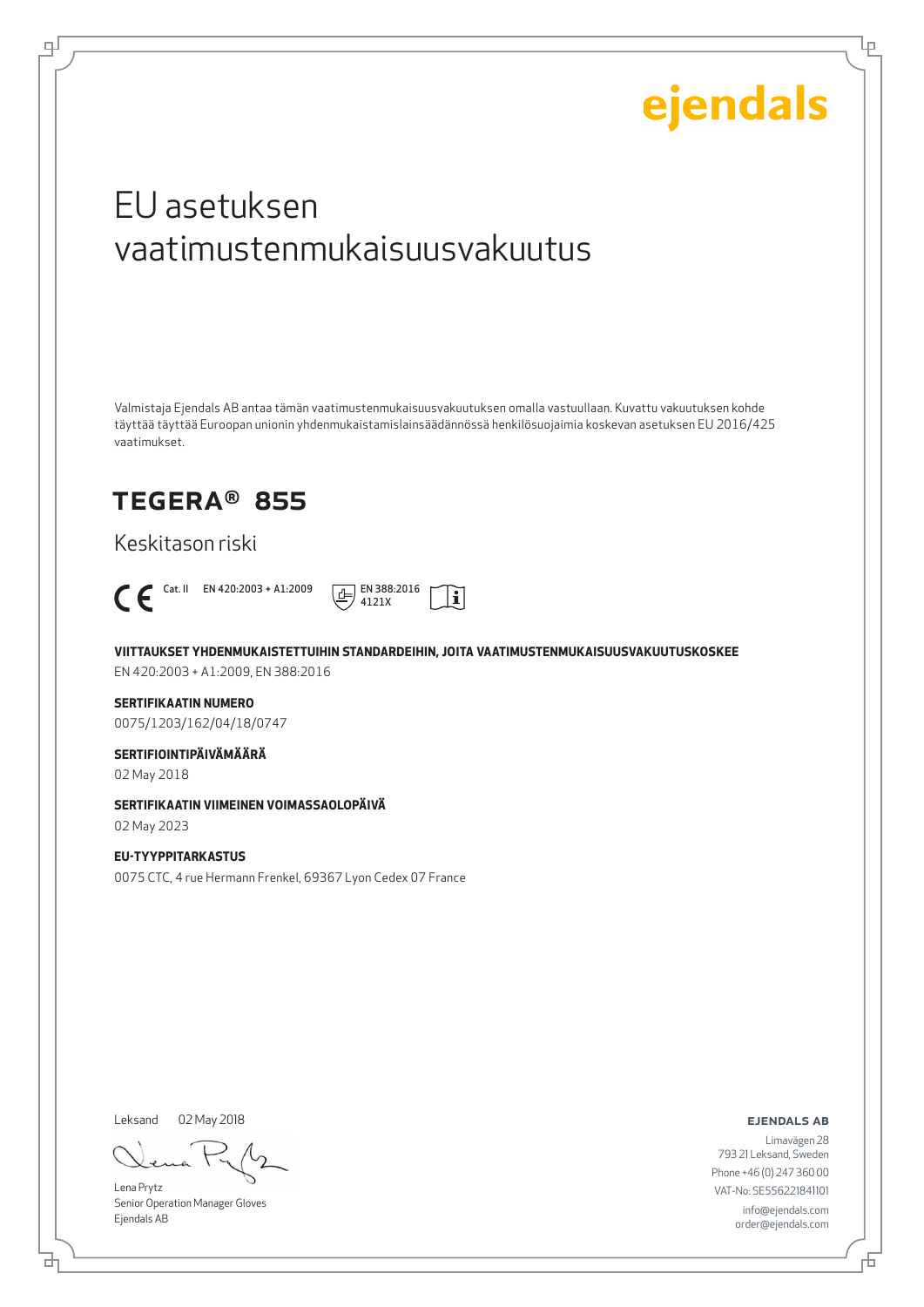Ļμ

## Déclaration de conformité de l'Union Européenne

La présente déclaration de conformité est établie sous la seule responsabilité du fabricant, Ejendals AB. L'objet décrit est conforme à la Règlementation 2016/425 de l'Union Européenne sur l'harmonisation des législations de l'Union Européenne relatives aux équipements de protection individuelle (EPI).

### TEGERA® 855

Risque moyen



டி



**RÉFÉRENCES AUX NORMES HARMONISÉES PAR RAPPORT AUXQUELLES LA CONFORMITÉ EST DÉCLARÉE** EN 420:2003 + A1:2009, EN 388:2016

**IDENTIFICATION/NUMÉRO DE CERTIFICATION** 0075/1203/162/04/18/0747

#### **DATE DE CERTIFICATION**

02 May 2018

**DATE D'EXPIRATION DU CERTIFICAT**

02 May 2023

#### **EXAMEN UE DE TYPE**

0075 CTC, 4 rue Hermann Frenkel, 69367 Lyon Cedex 07 France

Leksand 02 May 2018

Lena Prytz Directeur Exécutif, Gants Ejendals AB

ejendals ab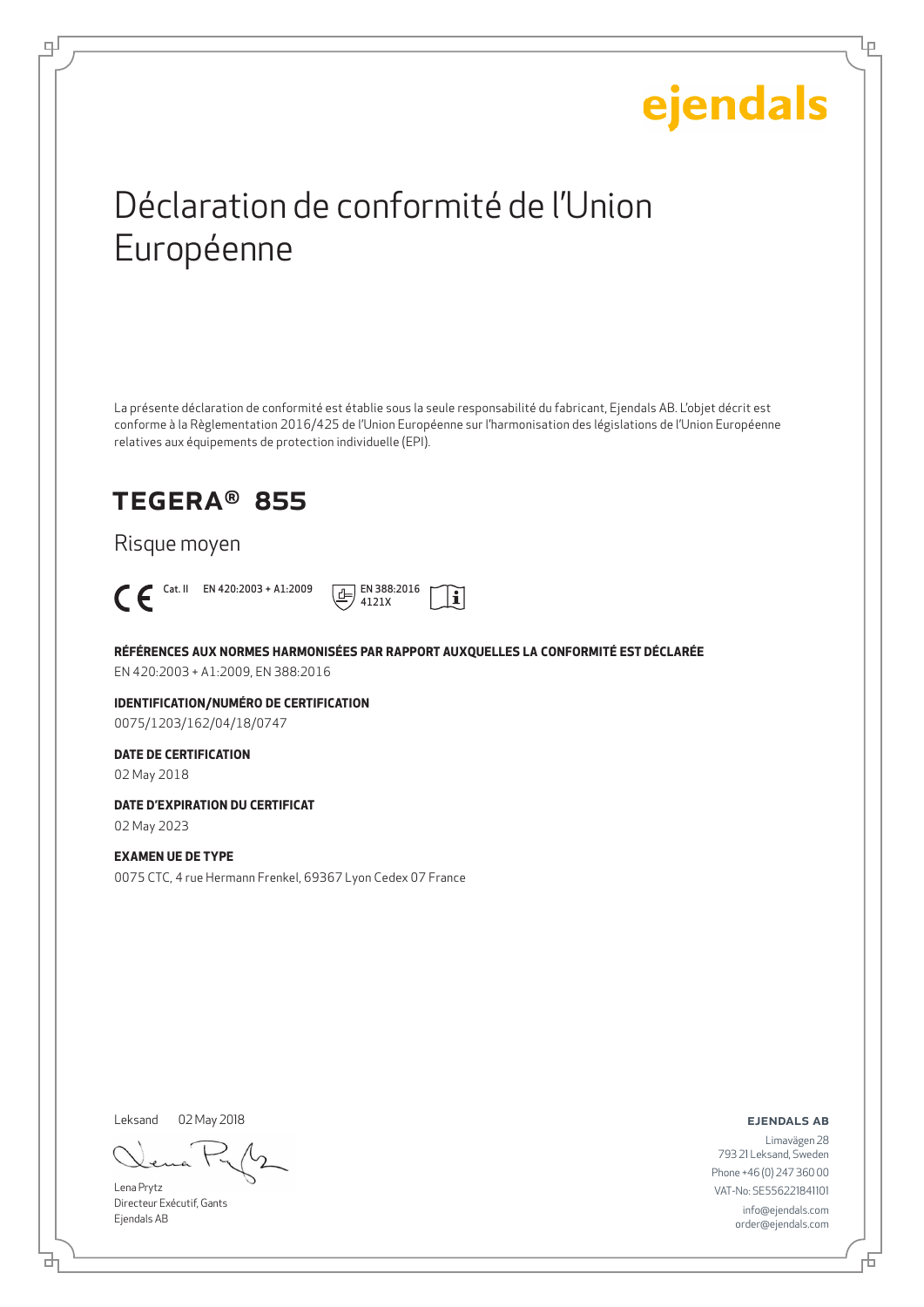Ļμ

## EU-Konformitätserklärung

Diese Konformitätserklärung wurde unter der alleinigen Verantwortung des Herstellers Ejendals AB ausgestellt. Das beschriebene Objekt stimmt mit den Harmonisierungsrechtsvorschriften zu persönlicher Schutzausrüstung (PSA) Verordnung EU 2016/425 überein.

### TEGERA® 855

Mittleres Risiko



டி



**VERWEIST AUF HARMONISIERTE NORMEN, FÜR DIE KONFORMITÄT ERKLÄRT WIRD**

EN 420:2003 + A1:2009, EN 388:2016

**KENNZEICHNUNG/ZERTIFIZIERUNGSNUMMER** 0075/1203/162/04/18/0747

#### **DATUM DER ZERTIFIZIERUNG**

02 May 2018

#### **ABLAUFDATUM DES ZERTIFIKATES**

02 May 2023

#### **EG-BAUMUSTERPRÜFUNG**

0075 CTC, 4 rue Hermann Frenkel, 69367 Lyon Cedex 07 France

Leksand 02 May 2018

Lena Prytz Senior Operation Manager Gloves Ejendals AB

ejendals ab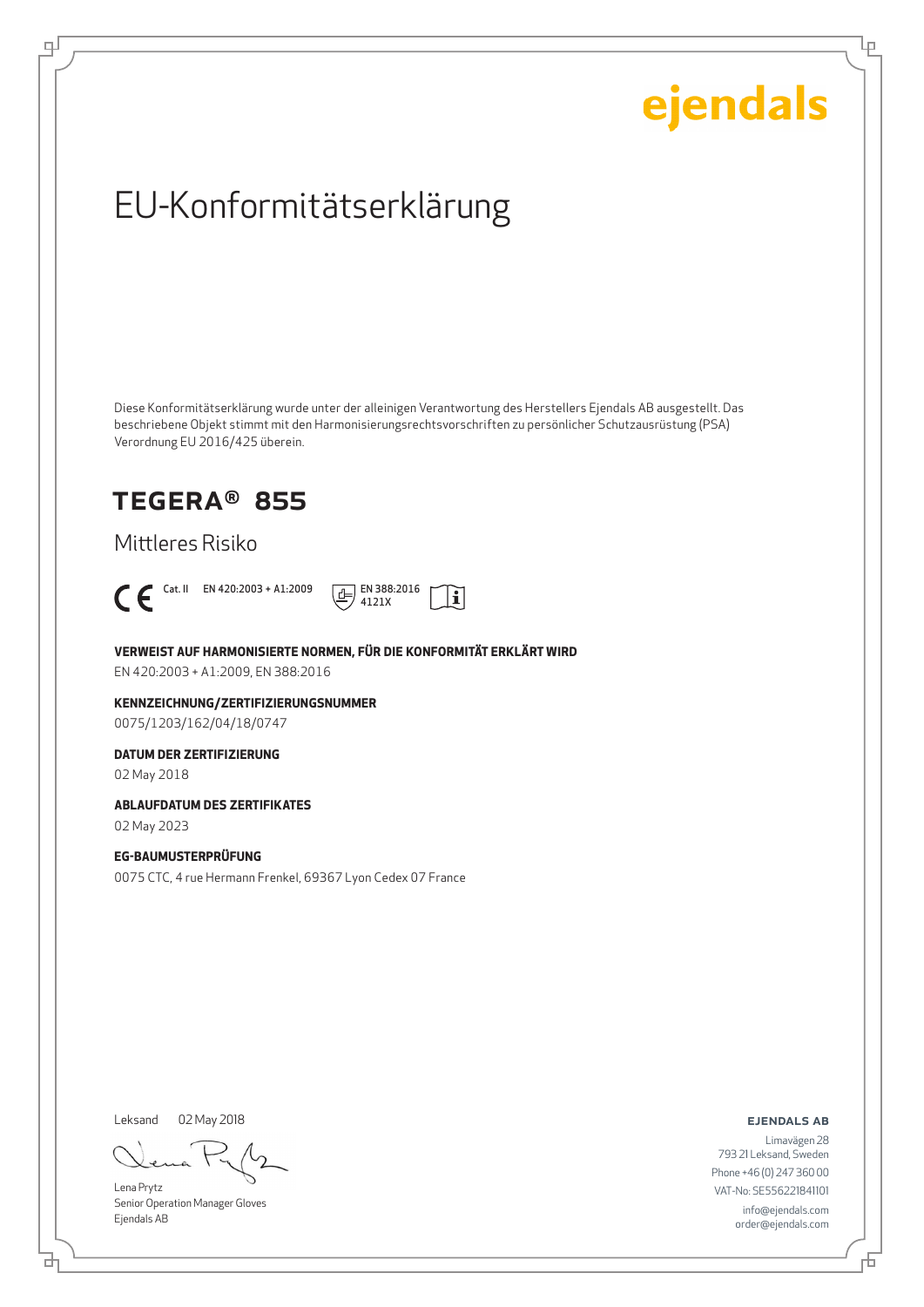Ļμ

## EU-samsvarserklæring

Denne samsvarserklæringen er gitt ut ene og alene under ansvaret til produsenten Ejendals AB. Objektet som er beskrevet, er i samsvar med EUs harmoniseringsregelverk EU-forskrift for personlig verneutstyr (PVU) EU 2016/425.

### TEGERA® 855

Middels risiko



டி



**REFERANSER TIL HARMONISERTE STANDARDER MED ERKLÆRT OVERENSSTEMMELSE**

EN 420:2003 + A1:2009, EN 388:2016

**IDENTIFISERING/SERTIFISERINGSNUMMER** 0075/1203/162/04/18/0747

#### **SERTIFISERINGSDATO**

02 May 2018

**UTLØPSDATO SERTIFISERING**

02 May 2023

#### **UNDERSØKELSE EU-TYPE**

0075 CTC, 4 rue Hermann Frenkel, 69367 Lyon Cedex 07 France

Leksand 02 May 2018

Lena Prytz Hansker for senior driftsledere Ejendals AB

ejendals ab

브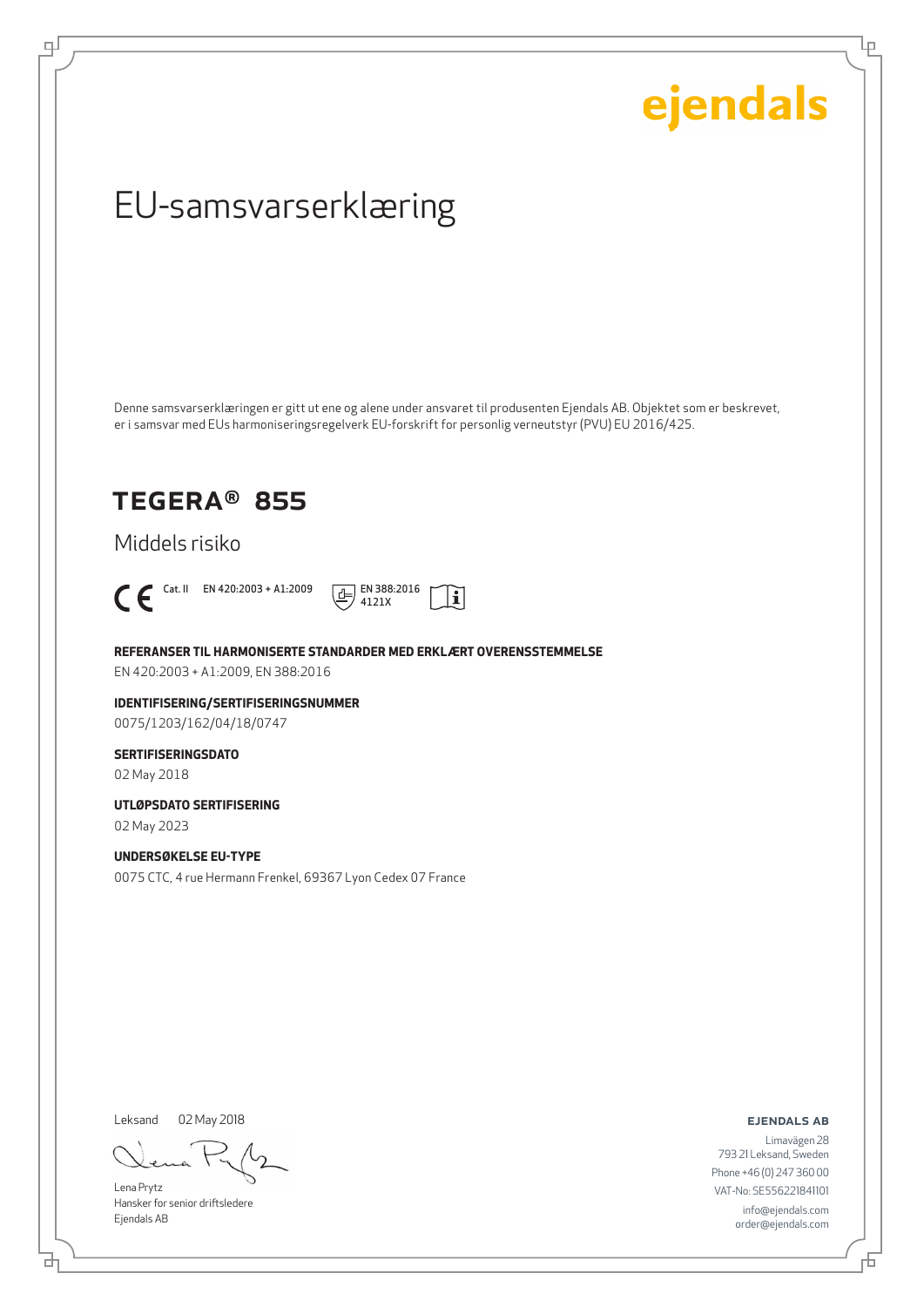Ļμ

## ЕС Декларация соответствия

Эта декларация соответствия выпущена под ответственностью производителя Ejendals AB. Объект соответствует законодательным требованиям ЕС, указанным в Регламенте о средствах индивидуальной защиты (СИЗ) 2016/425.

## TEGERA® 855

Средний риск



டி

**ССЫЛКИ НА ГАРМОНИЗИРОВАННЫЕ СТАНДАРТЫ, СООТВЕТСТВИЕ КОТОРЫМ ЗАЯВЛЕНО** EN 420:2003 + A1:2009, EN 388:2016

4121X

 $|\mathbf{i}|$ 

**ИДЕНТИФИКАЦИОННЫЙ НОМЕР / НОМЕР СЕРТИФИКАТА** 0075/1203/162/04/18/0747

**ДАТА ВЫДАЧИ СЕРТИФИКАТА**

02 May 2018

**ДАТА ОКОНЧАНИЯ СРОКА ДЕЙСТВИЯ СЕРТИФИКАТА** 02 May 2023

**ТЕСТИРОВАНИЕ ПО СТАНДАРТУ ЕС** 0075 CTC, 4 rue Hermann Frenkel, 69367 Lyon Cedex 07 France

Leksand 02 May 2018

Lena Prytz Старший менеджер по производству перчаток Ejendals AB

ejendals ab

Limavägen 28 793 21 Leksand, Sweden Phone +46 (0) 247 360 00 VAT-No: SE556221841101 info@ejendals.com order@ejendals.com

Đ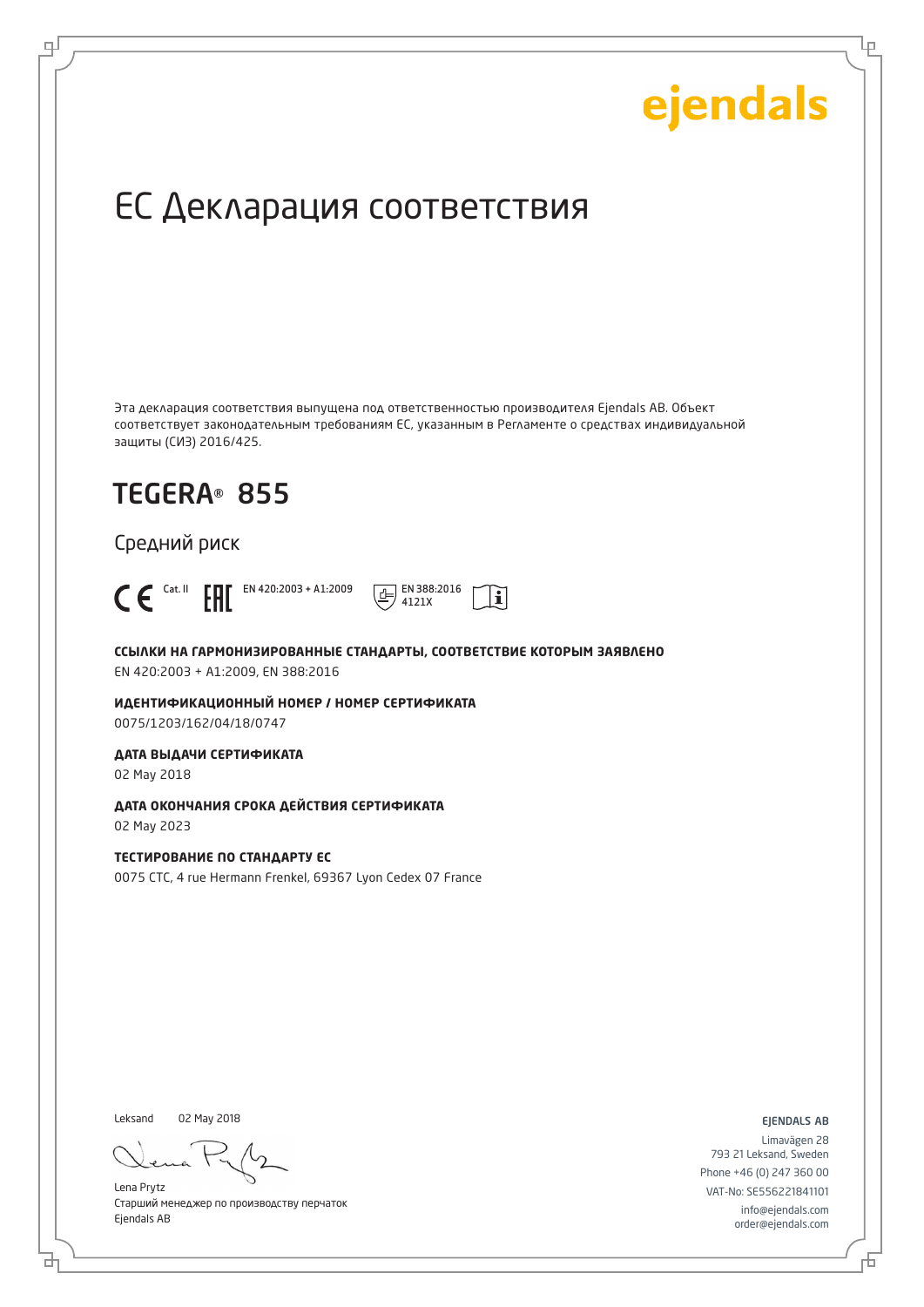Ļμ

## EU-verklaring van conformiteit

Deze conformiteitsverklaring wordt verstrekt onder volledige verantwoordelijkheid van de fabrikant Ejendals AB. Het beschreven doel is in overeenstemming met de harmonisatiewetgeving van de Unie Persoonlijke beschermingsmiddelen (PBM) Verordening 2016/425.

### TEGERA® 855

Gemiddeld risico



டி



**VERWIJZINGEN NAAR GEHARMONISEERDE NORMEN WAAROP DE CONFORMITEITSVERKLARING BETREKKING HEEFT** EN 420:2003 + A1:2009, EN 388:2016

**IDENTIFICATIE/NUMMER CERTIFICERING** 0075/1203/162/04/18/0747

#### **CERTIFICERINGSDATUM**

02 May 2018

**VERVALDATUM CERTIFICERING**

02 May 2023

#### **EU-TYPEONDERZOEK**

0075 CTC, 4 rue Hermann Frenkel, 69367 Lyon Cedex 07 France

Leksand 02 May 2018

브

Lena Prytz Senior Operation Manager Gloves Ejendals AB

ejendals ab

舌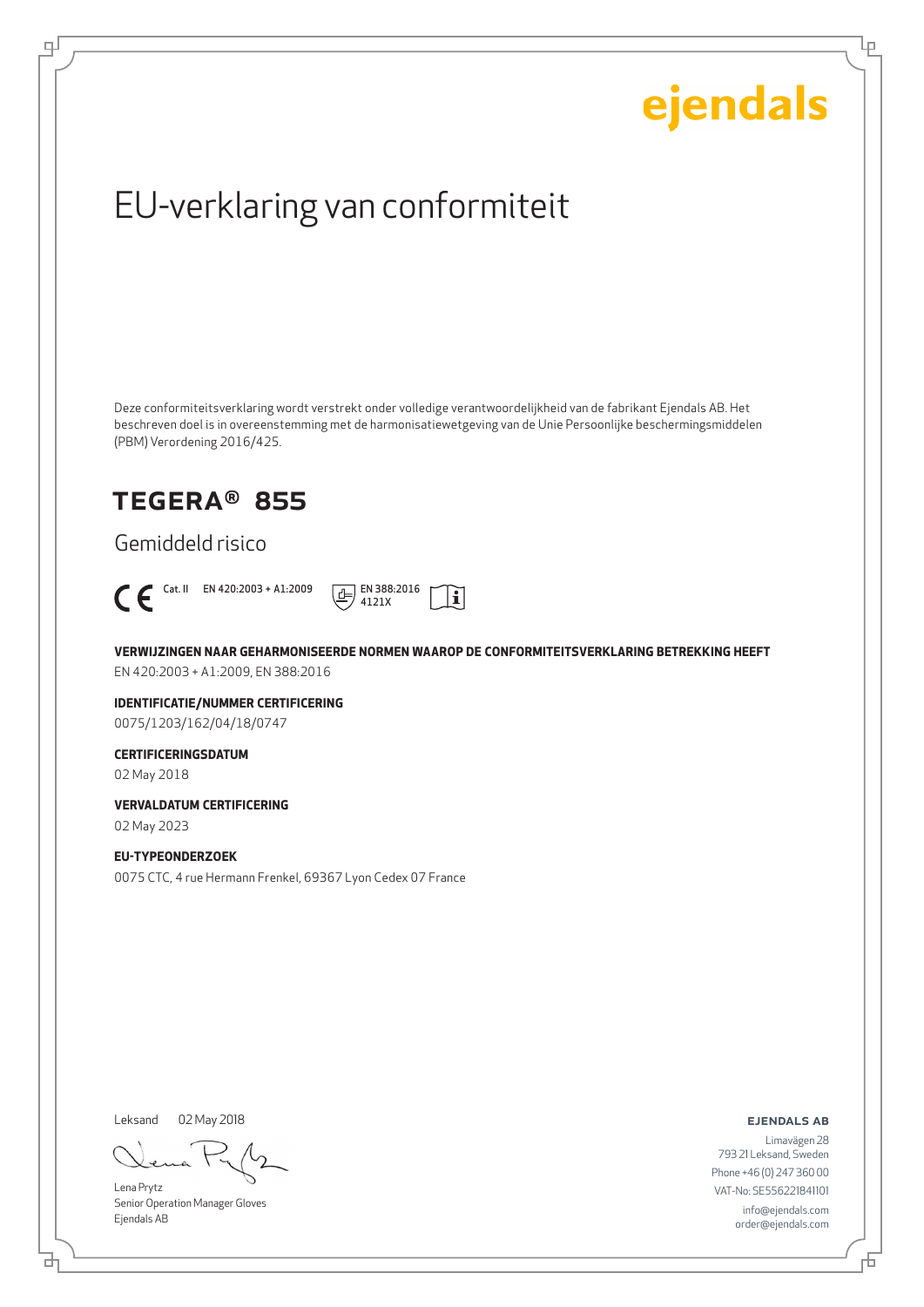Lρ

## Dichiarazione UE di conformità

La presente dichiarazione di conformità è rilasciata sotto l'esclusiva responsabilità del fabbricante Ejendals AB. L'oggetto descritto è conforme alla normativa di armonizzazione dell'Unione in materia di Dispositivi di Protezione Individuale (DPI) Regolamento UE 2016/425.

### TEGERA® 855

Rischio medio



டி



**RIFERIMENTI ALLE NORME ARMONIZZATE ALLE QUALI SI DICHIARA LA CONFORMITÀ**

EN 420:2003 + A1:2009, EN 388:2016

**IDENTIFICAZIONE/NUMERO DI CERTIFICAZIONE** 0075/1203/162/04/18/0747

#### **DATA DI CERTIFICAZIONE**

02 May 2018

#### **DATA DI SCADENZA DELLA CERTIFICAZIONE**

02 May 2023

#### **ESAME TIPO UE**

0075 CTC, 4 rue Hermann Frenkel, 69367 Lyon Cedex 07 France

Leksand 02 May 2018

Lena Prytz Senior Operation Manager Guanti Ejendals AB

ejendals ab

Limavägen 28 793 21 Leksand, Sweden Phone +46 (0) 247 360 00 VAT-No: SE556221841101 info@ejendals.com order@ejendals.com

브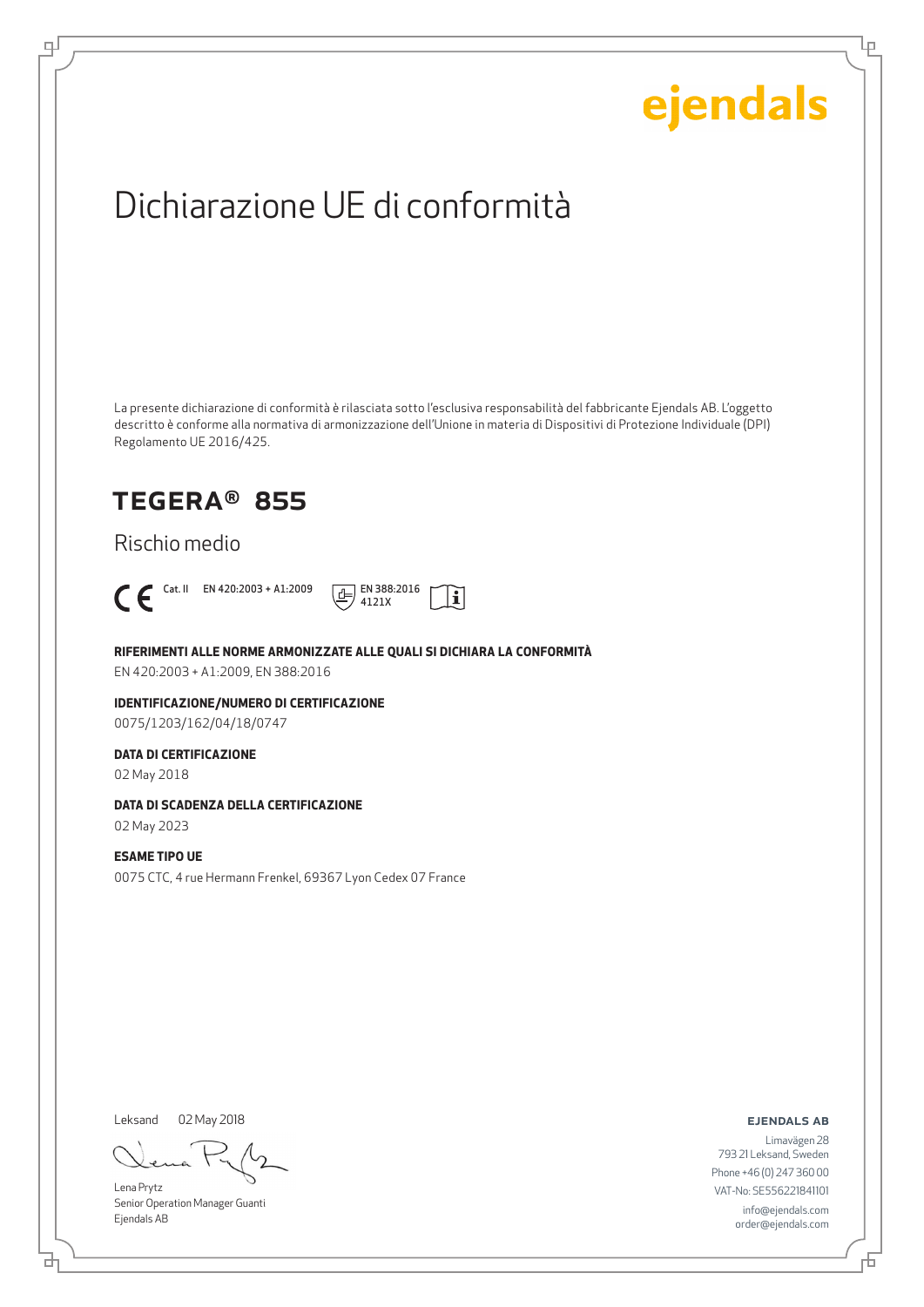Lρ

## Deklaracja zgodności UE

Niniejsza deklaracja zgodności została wydana na wyłączną odpowiedzialność producenta, firmy Ejendals AB. Przedmiot opisany w niniejszej deklaracji jest zgodny z wymaganiami unijnego prawodawstwa harmonizacyjnego, zawartymi w rozporządzeniu EU 2016/425 w sprawie środków ochrony indywidualnej.

### TEGERA® 855

Średnie ryzyko



ψ



**ODWOŁANIA DO NORM ZHARMONIZOWANYCH, W ODNIESIENIU DO KTÓRYCH DEKLAROWANA JEST ZGODNOŚĆ** EN 420:2003 + A1:2009, EN 388:2016

**IDENTYFIKACJA/NUMER CERTYFIKATU** 0075/1203/162/04/18/0747

**DATA WYSTAWIENIA CERTYFIKATU**

02 May 2018

**DATA WAŻNOŚCI CERTYFIKATU**

02 May 2023

#### **BADANIE TYPU UE**

0075 CTC, 4 rue Hermann Frenkel, 69367 Lyon Cedex 07 France

Leksand 02 May 2018

브

Lena Prytz Starszy kierownik operacyjny ds. rękawic Ejendals AB

ejendals ab

Đ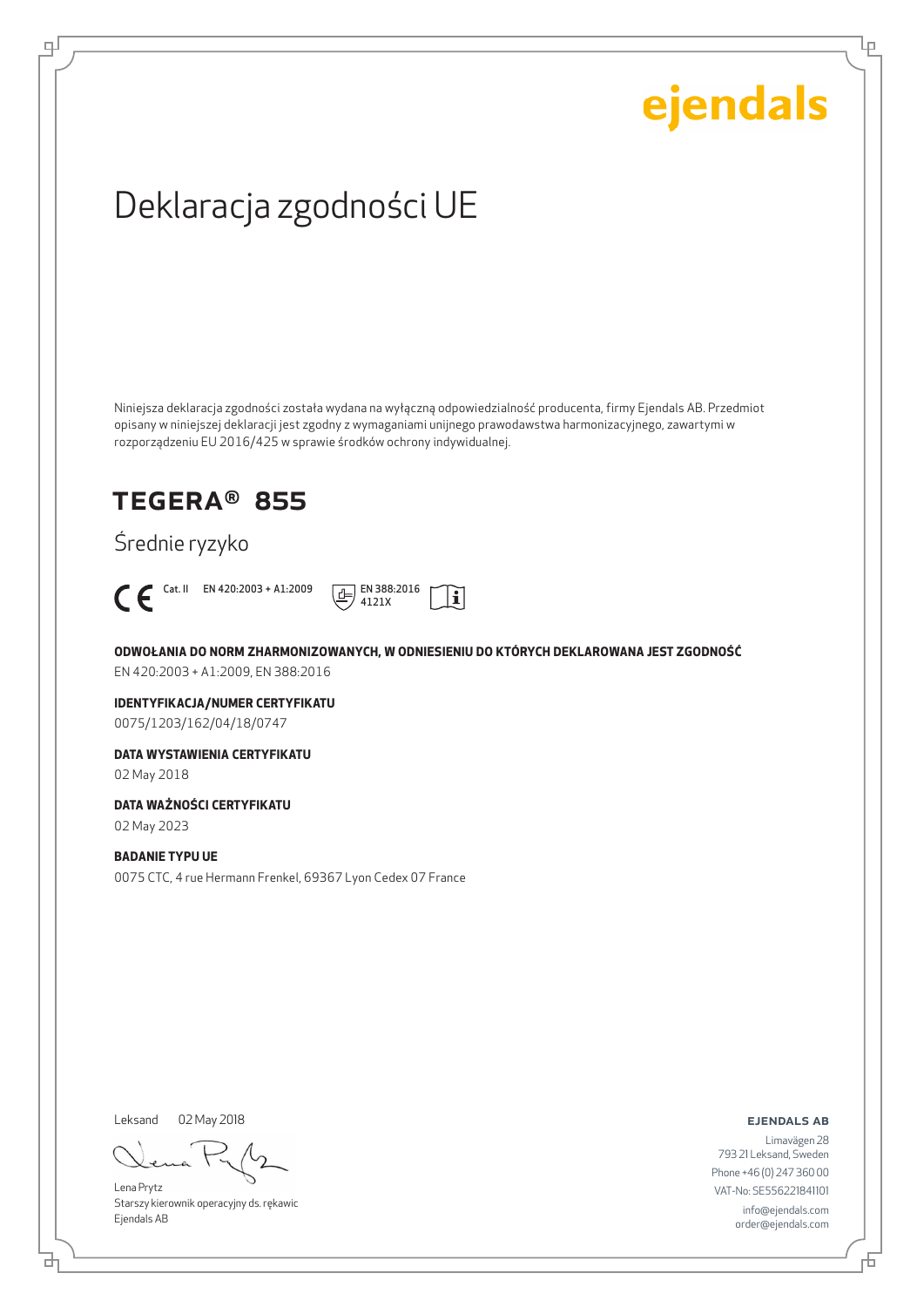Lρ

## Declaración UE de conformidad

Esta declaración de conformidad se publica bajo la responsabilidad exclusiva del fabricante Ejendals AB. El objeto descrito está en conformidad con la legislación de armonización europea sobre equipos de protección personal (PPE) Reglamento UE 2016/425.

### TEGERA® 855

Riesgo medio



டி



**REFERENCIAS A LAS NORMAS ARMONIZADAS A LAS CUALES SE DECLARA LA CONFORMIDAD**

EN 420:2003 + A1:2009, EN 388:2016

**IDENTIFICACIÓN/NÚMERO DE CERTIFICACIÓN** 0075/1203/162/04/18/0747

#### **FECHA DE CERTIFICACIÓN**

02 May 2018

#### **FECHA DE CADUCIDAD DE LA CERTIFICACIÓN**

02 May 2023

#### **ANÁLISIS DE TIPO UE**

0075 CTC, 4 rue Hermann Frenkel, 69367 Lyon Cedex 07 France

Leksand 02 May 2018

Lena Prytz Responsable Sénior de Operaciones de Guantes Ejendals AB

ejendals ab

브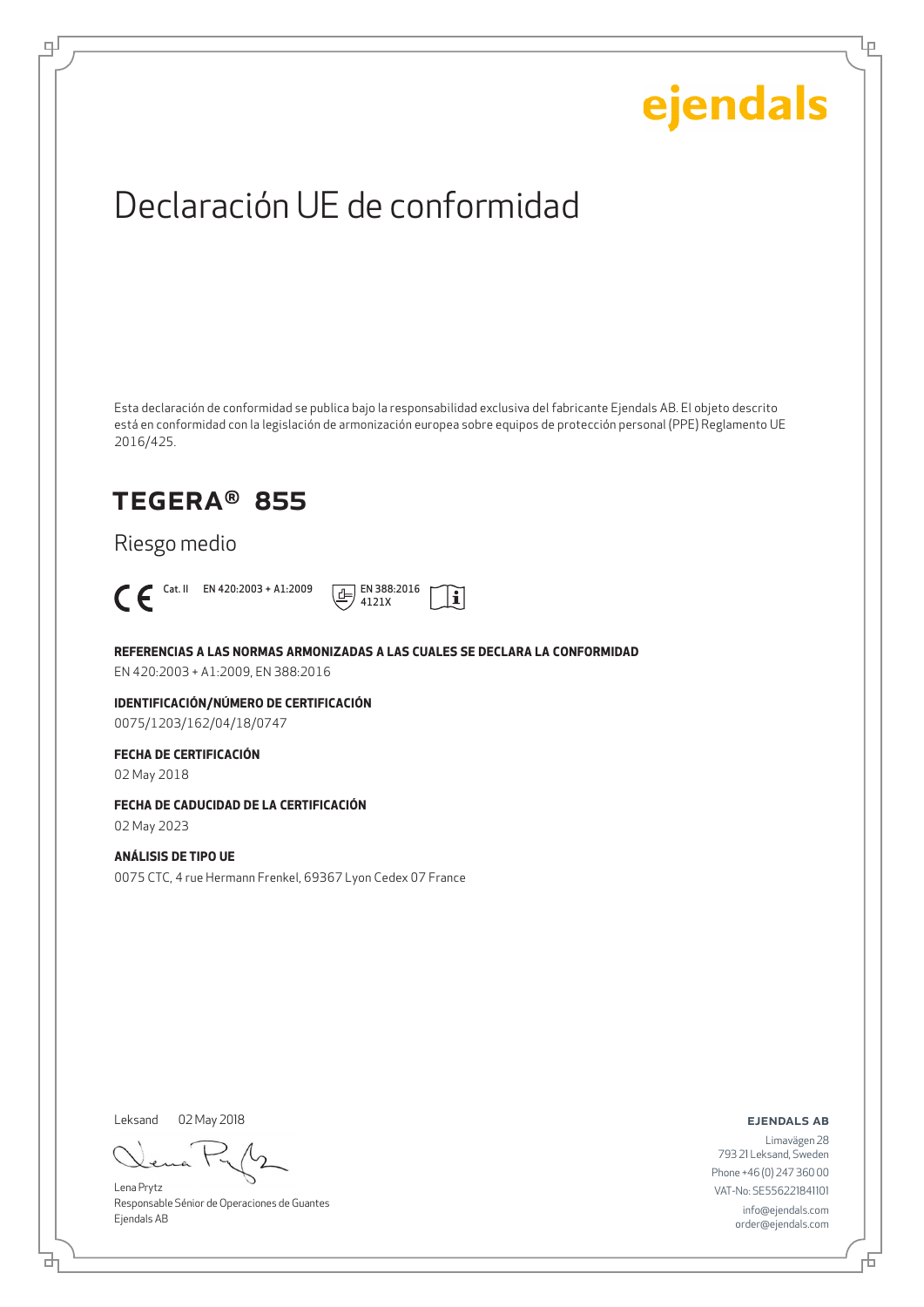

Leksand 02 May 2018

브

டி

Lena Prytz Provozní ředitel pro rukavice Ejendals AB

ejendals ab

Limavägen 28 793 21 Leksand, Sweden Phone +46 (0) 247 360 00 VAT-No: SE556221841101 info@ejendals.com order@ejendals.com

舌

Ļμ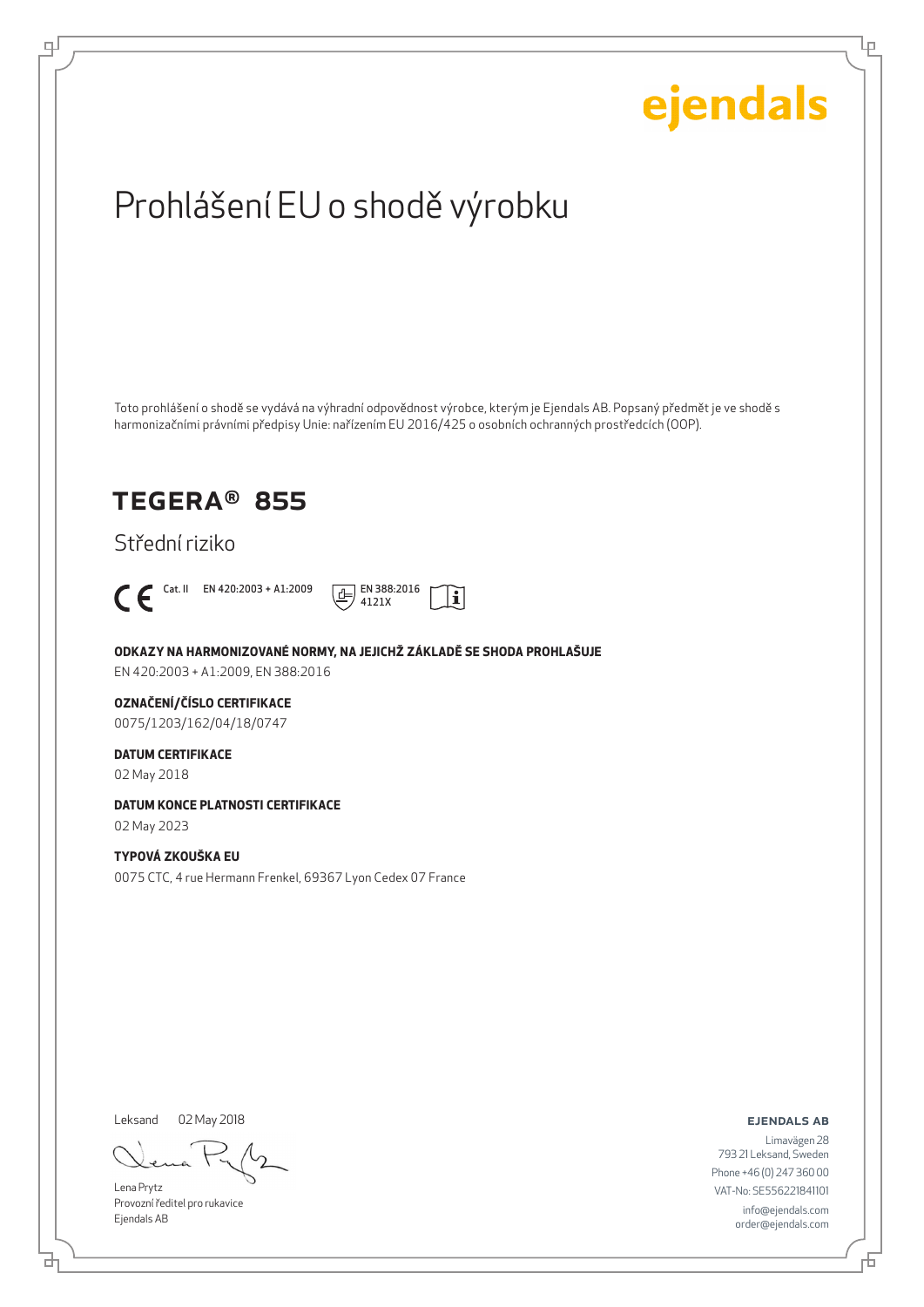Ļμ

## EU-megfelelőségi nyilatkozat

Ezt a megfelelőségi nyilatkozatot a gyártó, az Ejendals AB kizárólagos felelősségvállalása mellett bocsátják ki. A leírt tárgy megfelel az egyéni védőeszközökre vonatkozó tagállami jogszabályok harmonizásáról szóló (EU) 2016/425-ös rendelet rendelkezéseinek.

### TEGERA® 855

Közepes kockázat



ψ



**HIVATKOZVA A HARMONIZÁLT SZABVÁNYOKRA, AMELYEKRE A MEGFELELŐSÉGI NYILATKOZAT VONATKOZIK** EN 420:2003 + A1:2009, EN 388:2016

**TANÚSÍTÁS AZONOSÍTÓ-/SORSZÁMA**

0075/1203/162/04/18/0747

**TANÚSÍTÁS DÁTUMA** 02 May 2018

**TANÚSÍTÁS LEJÁRATA**

02 May 2023

#### **EU-TÍPUSÚ VIZSGÁLAT**

0075 CTC, 4 rue Hermann Frenkel, 69367 Lyon Cedex 07 France

Leksand 02 May 2018

Lena Prytz Kesztyűkért felelős vezető operatív menedzser Ejendals AB

ejendals ab

Đ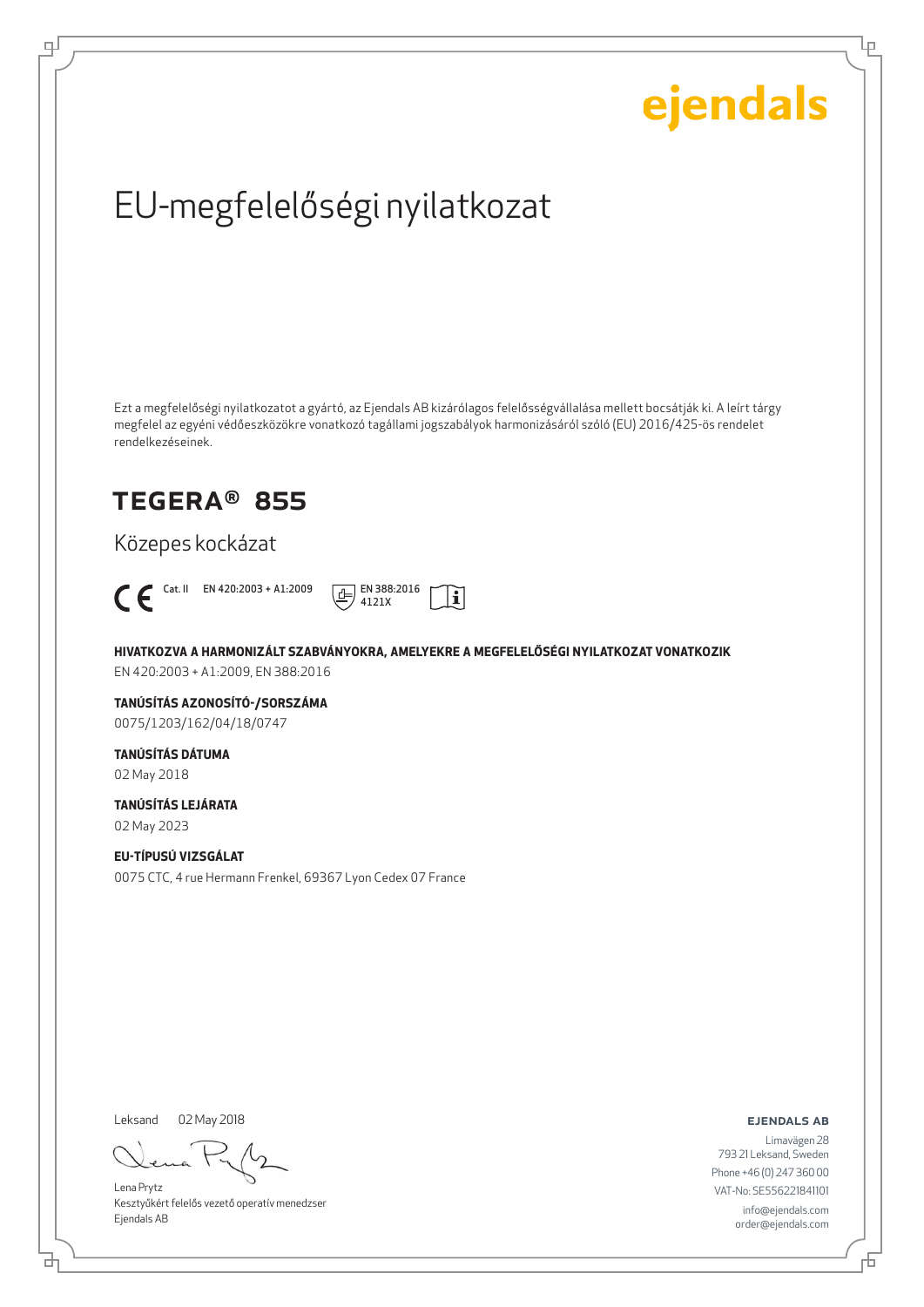## ejendals EL vastavusdeklaratsiooni kohta See vastavusdeklaratsioon on välja antud tootja Ejendals AB ainuvastutusel. Kirjeldatud toode vastab liidu ühtlustamisõigusaktide isikukaitsevahendite (PPE) määrusele EU 2016/425. TEGERA® 855 Keskmine riskitase  $\bigcap_{4121X}$  Cat. II EN 420:2003 + A1:2009  $\boxed{\underline{4}}$  EN 388:2016  $|\tilde{\mathbf{i}}|$ 4121X **VIITED ÜHTLUSTATUD STANDARDITELE, MILLE SUHTES KOHALDATAKSE VASTAVUSDEKLARATSIOONI** EN 420:2003 + A1:2009, EN 388:2016 **SERTIFIKAADI ID/NUMBER** 0075/1203/162/04/18/0747 **SERTIFITSEERIMISKUUPÄEV** 02 May 2018 **SERTIFIKAADI AEGUMISKUUPÄEV** 02 May 2023 **ELI TÜÜBIHINDAMINE** 0075 CTC, 4 rue Hermann Frenkel, 69367 Lyon Cedex 07 France Leksand 02 May 2018ejendals ab Limavägen 28 793 21 Leksand, Sweden Phone +46 (0) 247 360 00

Lena Prytz Kinnaste tootmisvaldkonna peategevjuht Ejendals AB

브

டி

VAT-No: SE556221841101 info@ejendals.com order@ejendals.com

Ļμ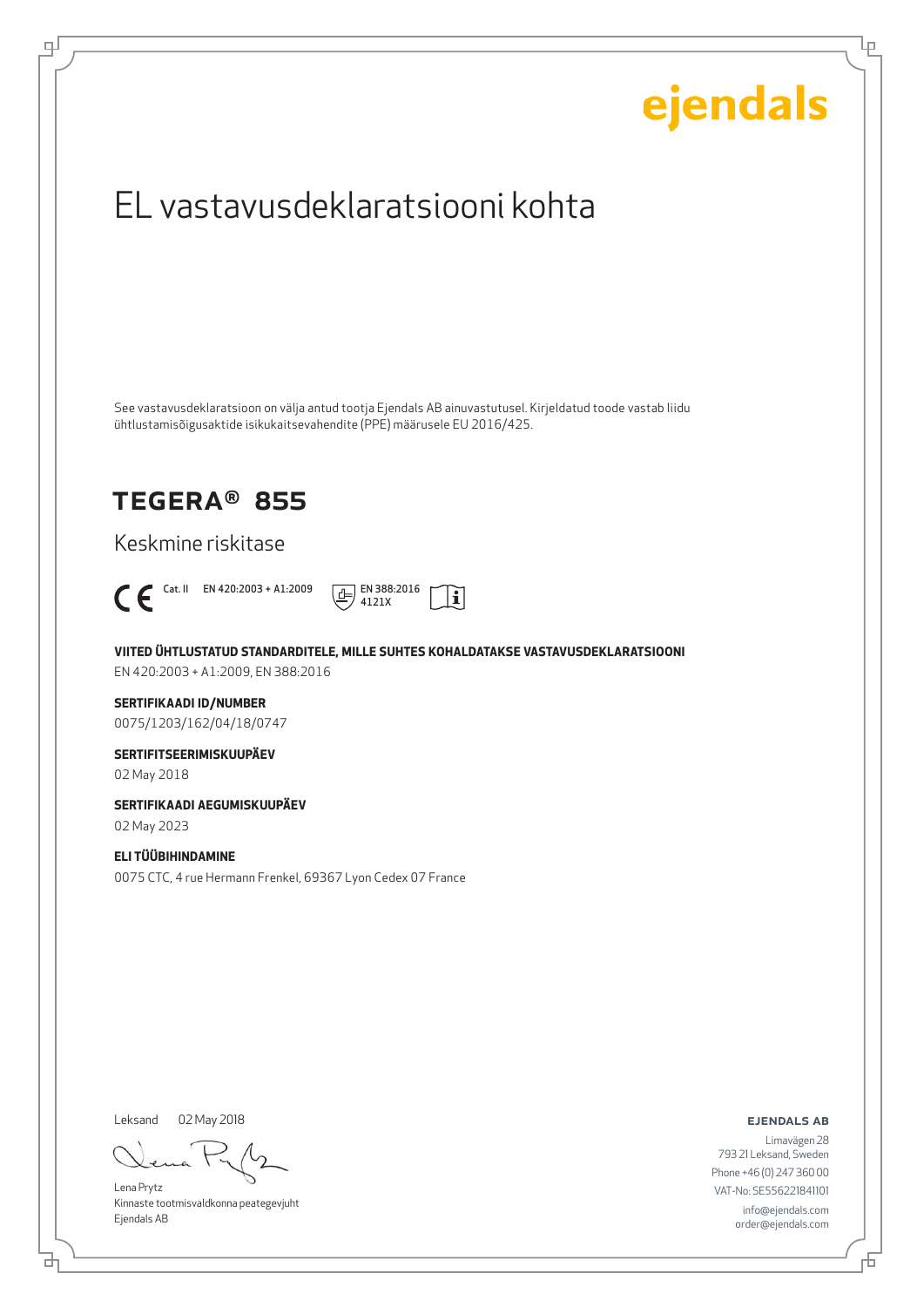Ļμ

## Declaração UE de conformidade

Esta declaração de conformidade é emitida sob a exclusiva responsabilidade do fabricante, a Ejendals AB. O objeto descrito encontra-se em conformidade com a legislação de harmonização da União, o Regulamento da UE 2016/425 relativo a Equipamento de Proteção Individual (EPI).

### TEGERA® 855

#### Médio risco



ψ



**REFERÊNCIAS A NORMAS HARMONIZADAS COM AS QUAIS SE DECLARA CONFORMIDADE**

EN 420:2003 + A1:2009, EN 388:2016

#### **IDENTIFICAÇÃO/NÚMERO DA CERTIFICAÇÃO** 0075/1203/162/04/18/0747

#### **DATA DA CERTIFICAÇÃO**

02 May 2018

#### **DATA DE EXPIRAÇÃO DA CERTIFICAÇÃO**

02 May 2023

#### **EXAME UE DE TIPO**

0075 CTC, 4 rue Hermann Frenkel, 69367 Lyon Cedex 07 France

Leksand 02 May 2018

Lena Prytz Luvas para Gestor Sénior de Operações Ejendals AB

ejendals ab

Limavägen 28 793 21 Leksand, Sweden Phone +46 (0) 247 360 00 VAT-No: SE556221841101 info@ejendals.com order@ejendals.com

₫

Б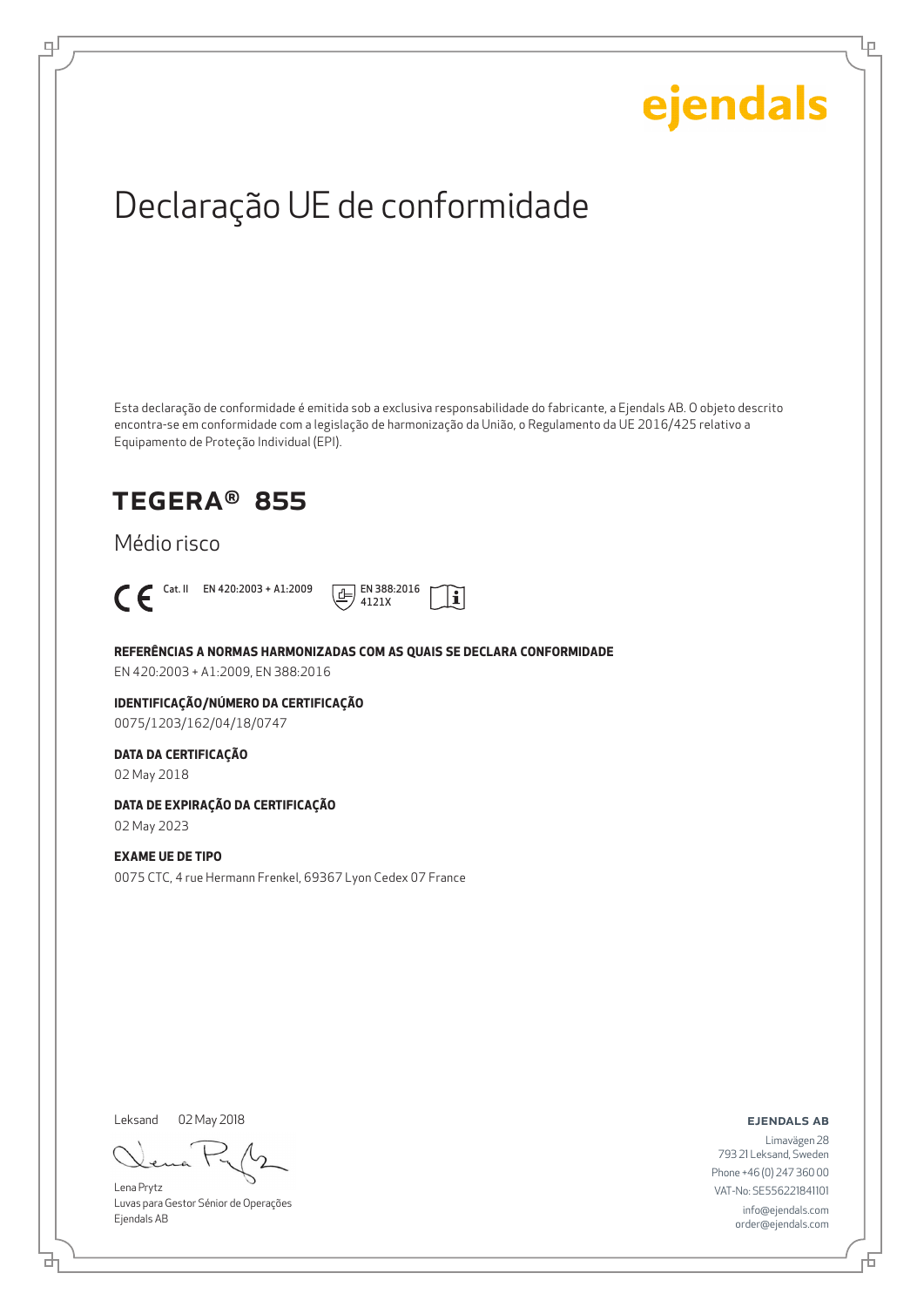Ļμ

## Declaraţie UE privind conformitatea

Această declaraţie de conformitate este emisă în condiţiile responsabilităţii exclusive a producătorului Ejendals AB. Obiectul descris este în conformitate cu Regulamentul PPE UE 2016/425, referitor la echipamentele de protecţie personală (Personal Protective Equipment – PPE), din cadrul legislaţiei de armonizare a Uniunii.

### TEGERA® 855

#### Risc mediu



டி



**TRIMITERI LA STANDARDELE ARMONIZATE CU CARE ESTE DECLARATĂ CONFORMITATEA**

EN 420:2003 + A1:2009, EN 388:2016

#### **IDENTIFICARE/NUMĂR DE CERTIFICARE**

0075/1203/162/04/18/0747

#### **DATA CERTIFICĂRII**

02 May 2018

#### **DATA DE EXPIRARE A CERTIFICĂRII**

02 May 2023

#### **EXAMINARE TIP UE**

0075 CTC, 4 rue Hermann Frenkel, 69367 Lyon Cedex 07 France

Leksand

02 May 2018

Lena Prytz Manager senior operatii Mănuși Ejendals AB

ejendals ab

₫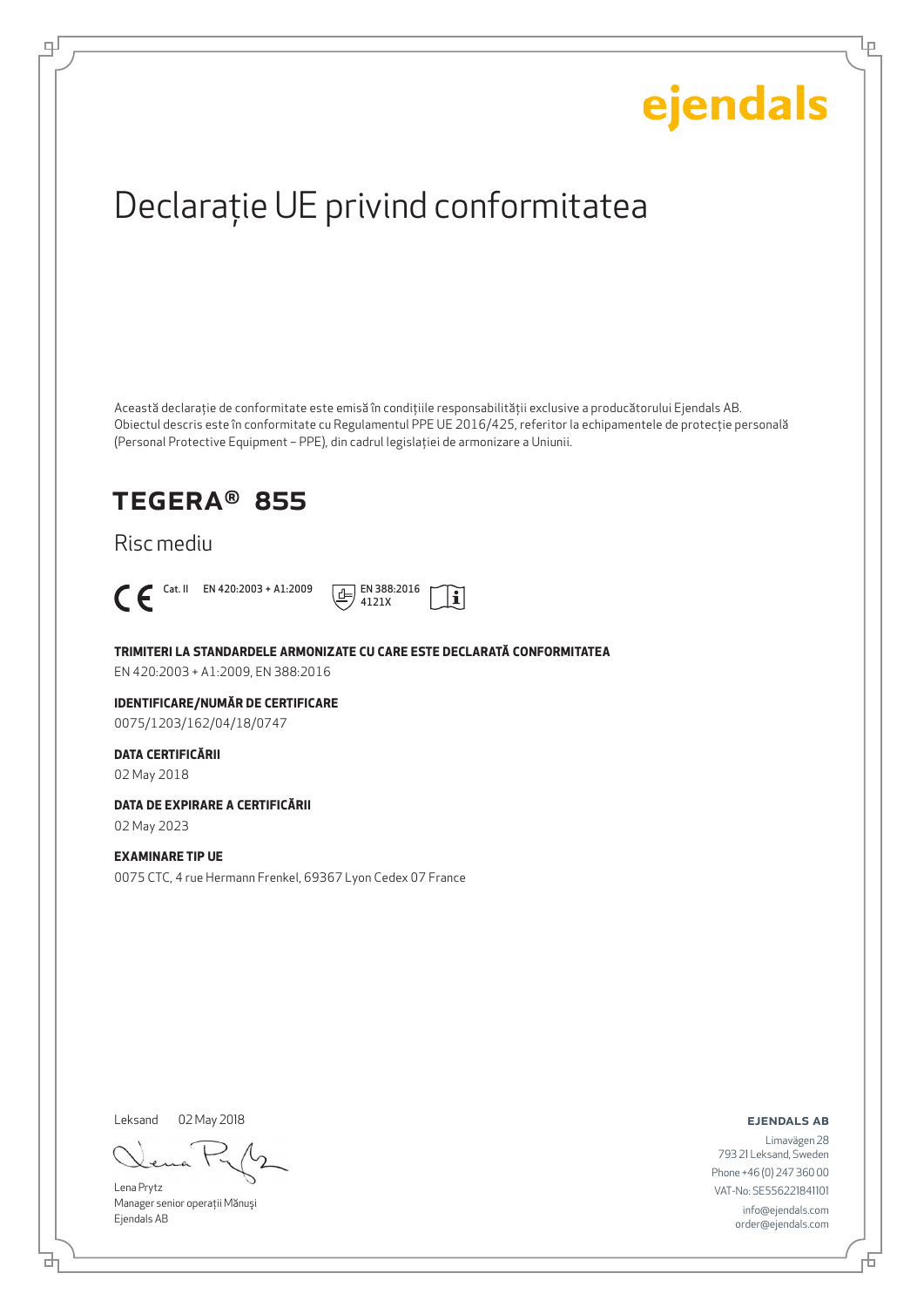Ļρ

## AB Uygunluk beyanı

Bu uygunluk beyanı, üretici Ejendals AB'nin yegane sorumluluğu altında yayımlanır. Açıklanan ürün, Birlik uyum yasası Kişisel Koruyucu Donanım (KKD) Direktifi EU 2016/425 sayılı AB Yönetmeliği ile uyumludur.

### TEGERA® 855

Orta risk



டி



**UYGUNLUĞUN BEYAN EDILDIĞI UYUMLU STANDARTLAR IÇIN REFERANSLAR** EN 420:2003 + A1:2009, EN 388:2016

#### **KIMLIK/SERTIFIKA NUMARASI**

0075/1203/162/04/18/0747

#### **SERTIFIKA TARIHI** 02 May 2018

**SERTIFIKA BITIŞ TARIHI** 02 May 2023

**AB TIP INCELEMESI** 0075 CTC, 4 rue Hermann Frenkel, 69367 Lyon Cedex 07 France

Leksand 02 May 2018

Lena Prytz Üst Düzey Beyaz Yaka Personel Eldivenleri Ejendals AB

#### ejendals ab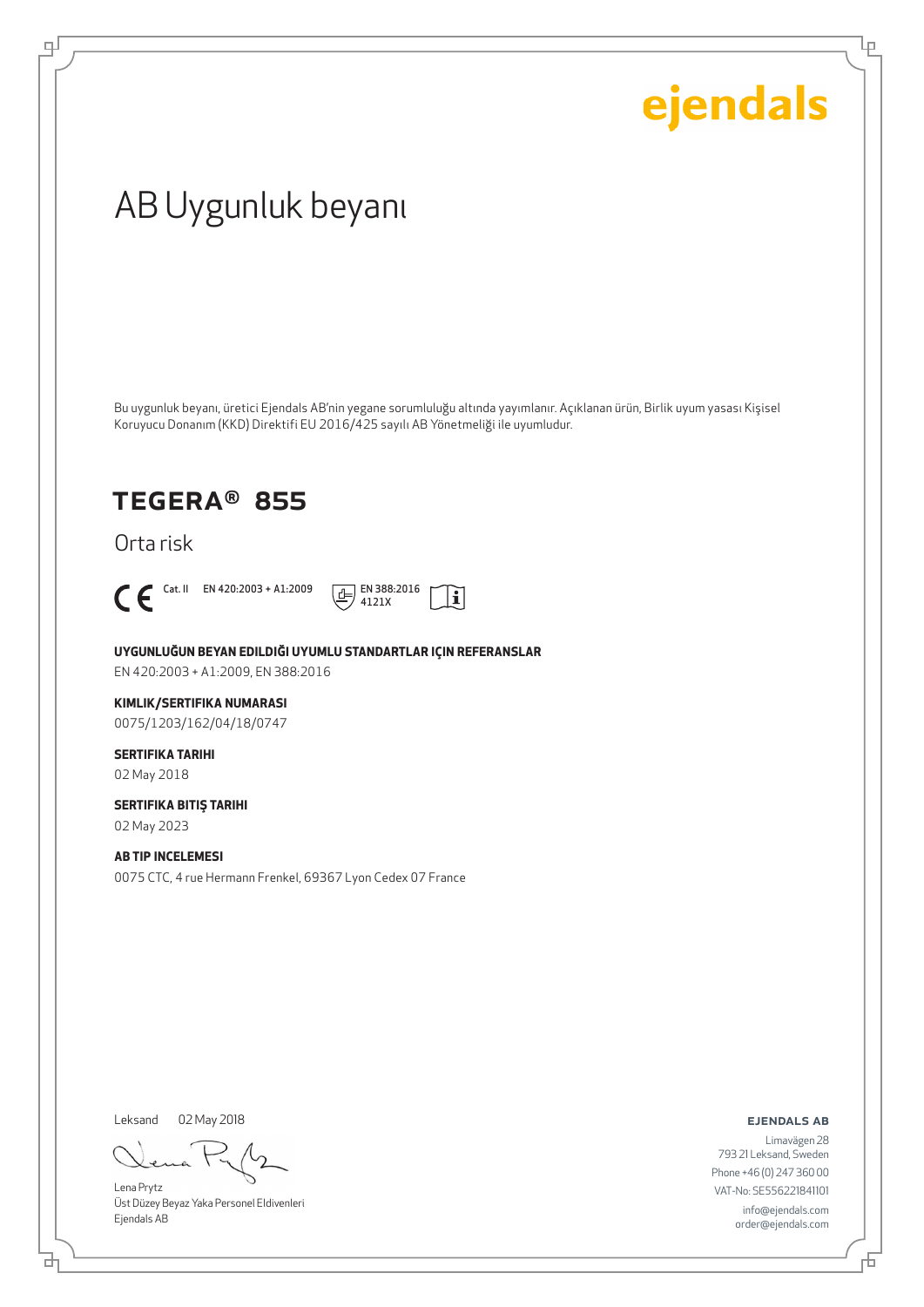Lρ

## Vyhlásenie o zhode EÚ

Toto vyhlásenie o zhode sa vydáva výlučne na zodpovednosť výrobcu Ejendals AB. Uvedený predmet vyhlásenia je v zhode s príslušnými harmonizačnými právnymi predpismi Únie Nariadenie EÚ 2016/425 o ochrane osobných ochranných prostriedkov (OOP).

### TEGERA® 855

Stredné riziko



டி



**ODKAZY NA HARMONIZOVANÉ NORMY, NA ZÁKLADE KTORÝCH BOLA VYHLÁSENÁ ZHODA**

EN 420:2003 + A1:2009, EN 388:2016

#### **IDENTIFIKÁCIA/ČÍSLO CERTIFIKÁCIE**

0075/1203/162/04/18/0747

#### **DÁTUM CERTIFIKÁCIE**

02 May 2018

#### **DÁTUM UPLYNUTIA PLATNOSTI CERTIFIKÁTU**

02 May 2023

#### **SKÚŠKA TYPU EÚ**

0075 CTC, 4 rue Hermann Frenkel, 69367 Lyon Cedex 07 France

Leksand 02 May 2018

Lena Prytz Vrchný prevádzkový manažér – rukavice Ejendals AB

ejendals ab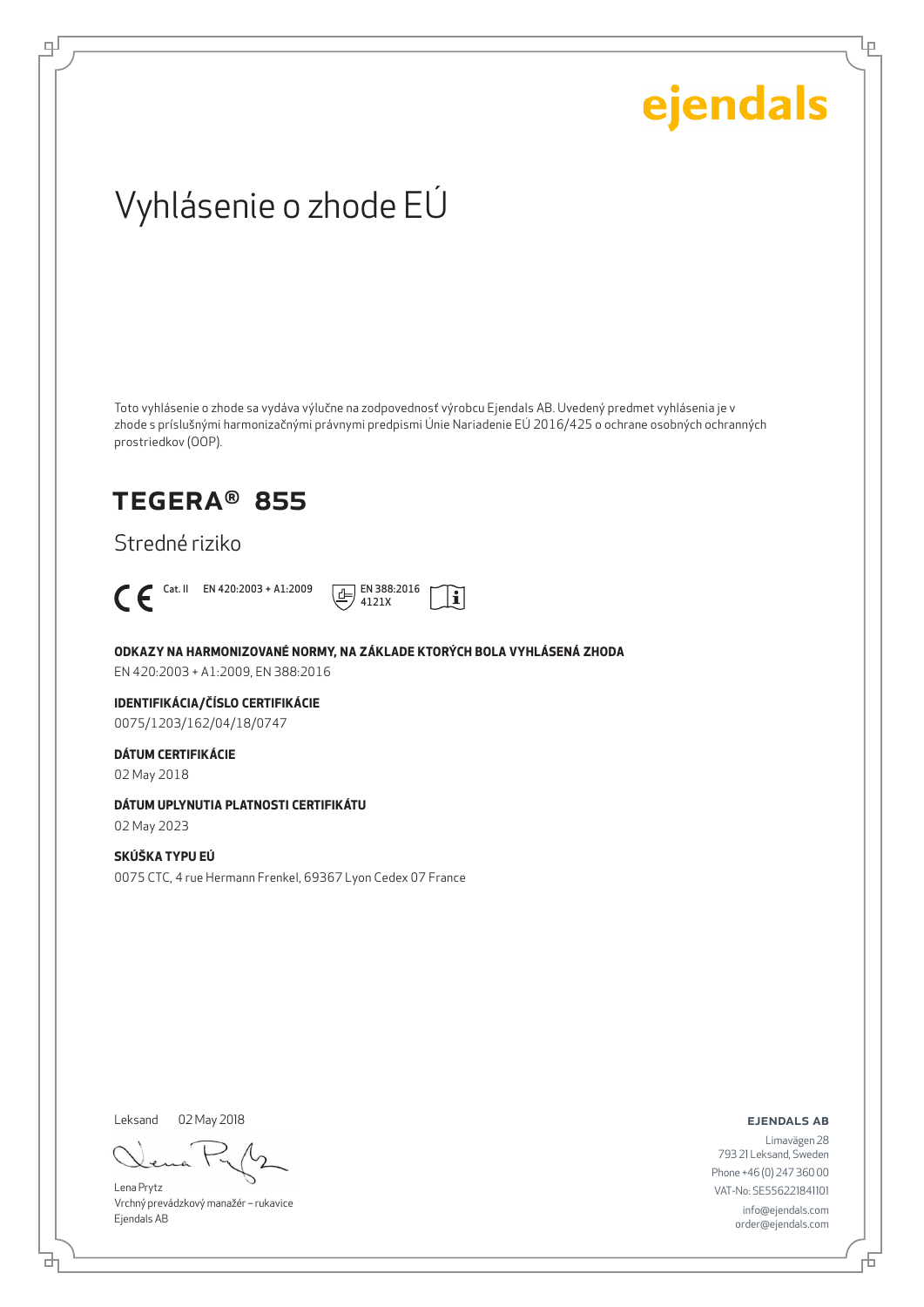# ejendals Izjava ES o skladnosti izdelka Ta izjava o skladnosti je izdana z izključno odgovornostjo proizvajalca Ejendals AB. Opisani izdelek je skladen z usklajeno zakonodajo Unije na podlagi Uredbe o osebni varovalni opremi (OVO) EU 2016/425. TEGERA® 855 Srednje tveganje  $\bigcap$  En 420:2003 + A1:2009  $\bigoplus_{4121X}$  EN 388:2016  $|\tilde{\mathbf{i}}|$ 4121X **NAVEDBA USKLAJENEGA STANDARDA, NA KATEREGA SE NANAŠA IZJAVA O SKLADNOSTI** EN 420:2003 + A1:2009, EN 388:2016 **IDENTIFIKACIJA/ŠTEVILKA POTRDILA** 0075/1203/162/04/18/0747 **DATUM IZDAJE POTRDILA** 02 May 2018 **ROK VELJAVNOSTI POTRDILA** 02 May 2023 **PRESKUS TIPA EU** 0075 CTC, 4 rue Hermann Frenkel, 69367 Lyon Cedex 07 France

Leksand 02 May 2018

브

டி

Lena Prytz Rokavice za višjega vodjo obrata Ejendals AB

ejendals ab

舌

Ļμ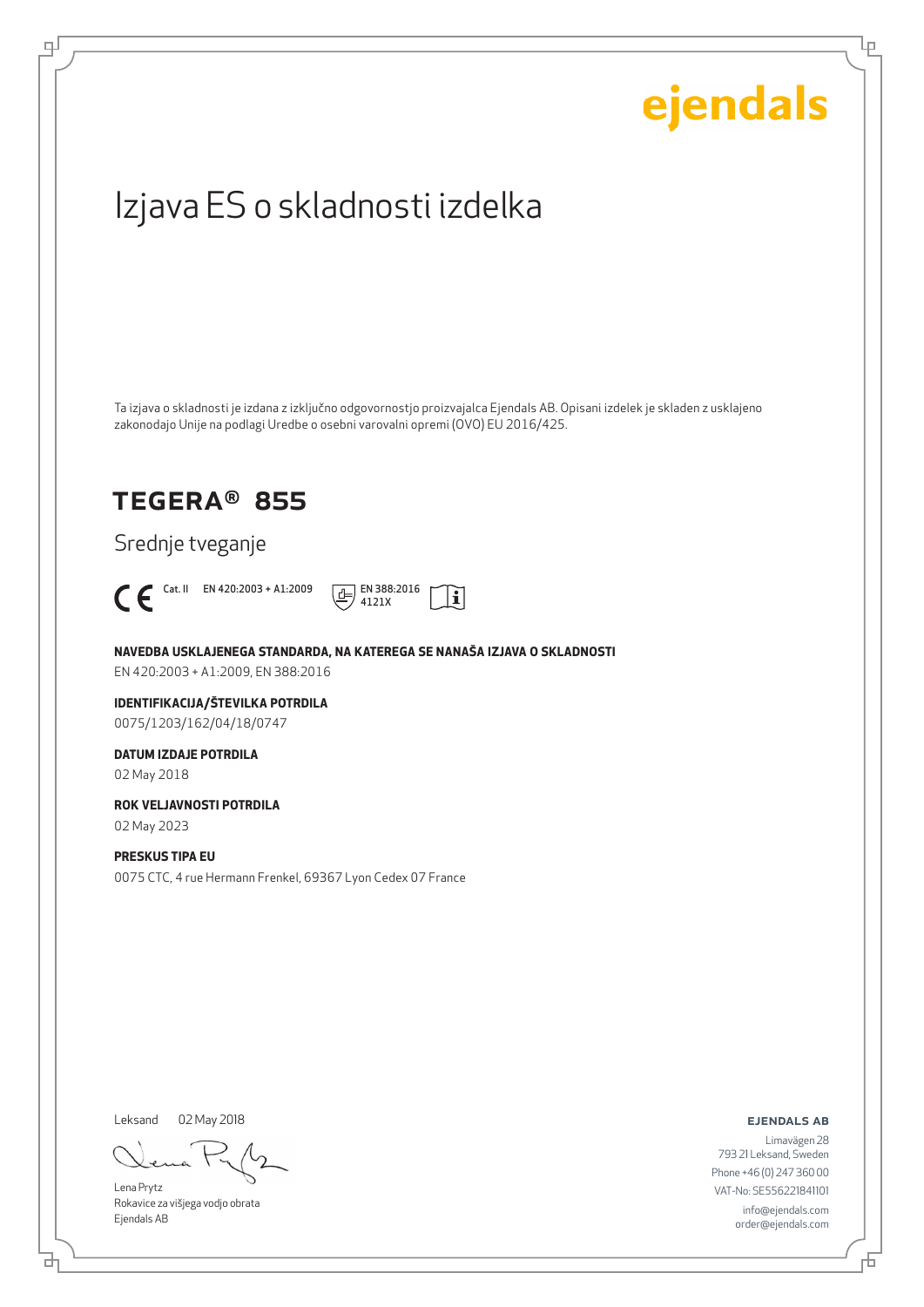Ļμ

## ES atitikties deklaracija

Ši atitikties deklaracija pateikiama tik gamintojo "Ejendals AB" atsakomybe. Nurodytas objektas atitinka Sąjungos derinamųjų teisės aktų asmeninių apsaugos priemonių reglamentą ES 2016/425.

### TEGERA® 855

Vidutinė rizika



டி



**NUORODOS Į SUDERINTUS STANDARTUS, KURIAIS REMIANTIS DEKLARUOJAMA ATITIKTIS** EN 420:2003 + A1:2009, EN 388:2016

**IDENTIFIKAVIMAS / SERTIFIKAVIMO NUMERIS** 0075/1203/162/04/18/0747

#### **SERTIFIKAVIMO DATA**

02 May 2018

#### **SERTIFIKATO GALIOJIMO PABAIGOS DATA**

02 May 2023

#### **ES TIPO PATIKRINIMAS**

0075 CTC, 4 rue Hermann Frenkel, 69367 Lyon Cedex 07 France

Leksand

02 May 2018

Lena Prytz Vyresniojo darbų vadovo pirštinės Ejendals AB

ejendals ab

Limavägen 28 793 21 Leksand, Sweden Phone +46 (0) 247 360 00 VAT-No: SE556221841101 info@ejendals.com order@ejendals.com

舌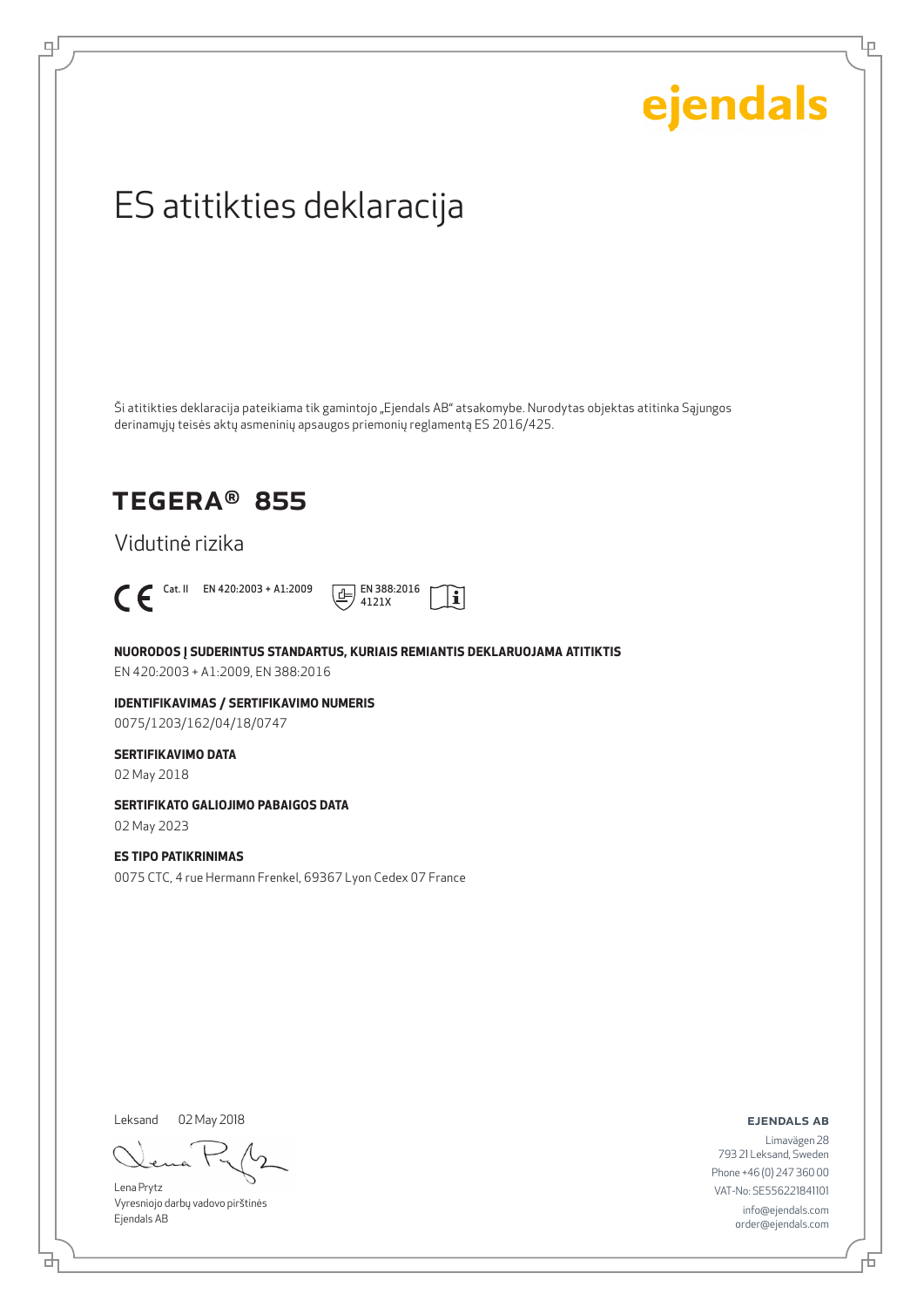Lρ

## ES deklarācija par atbilstību

Par šīs atbilstības deklarācijas izsniegšanu pilnībā ir atbildīgs ražotājs Ejendals AB. Aprakstītais objekts atbilst vienotās likumu saskaņošanas regulai ES 2016/425 par individuālajiem aizsardzības līdzekļiem (IAL).

### TEGERA® 855

Vidējs risks



டி



**ATSAUCES UZ HARMONIZĒTAJIEM STANDARTIEM, ATBILSTĪBA KURIEM TIEK APLIECINĀTA**

EN 420:2003 + A1:2009, EN 388:2016

#### **SERTIFIKĀTA IDENTIFIKATORS/NUMURS** 0075/1203/162/04/18/0747

#### **SERTIFIKĀTA DATUMS**

02 May 2018

#### **SERTIFIKĀTA DERĪGUMA TERMIŅŠ**

02 May 2023

#### **ES TIPA PĀRBAUDE**

0075 CTC, 4 rue Hermann Frenkel, 69367 Lyon Cedex 07 France

Leksand 02 May 2018

Lena Prytz Cimdu ražošanas vecākais rīkotājdirektors Ejendals AB

ejendals ab

브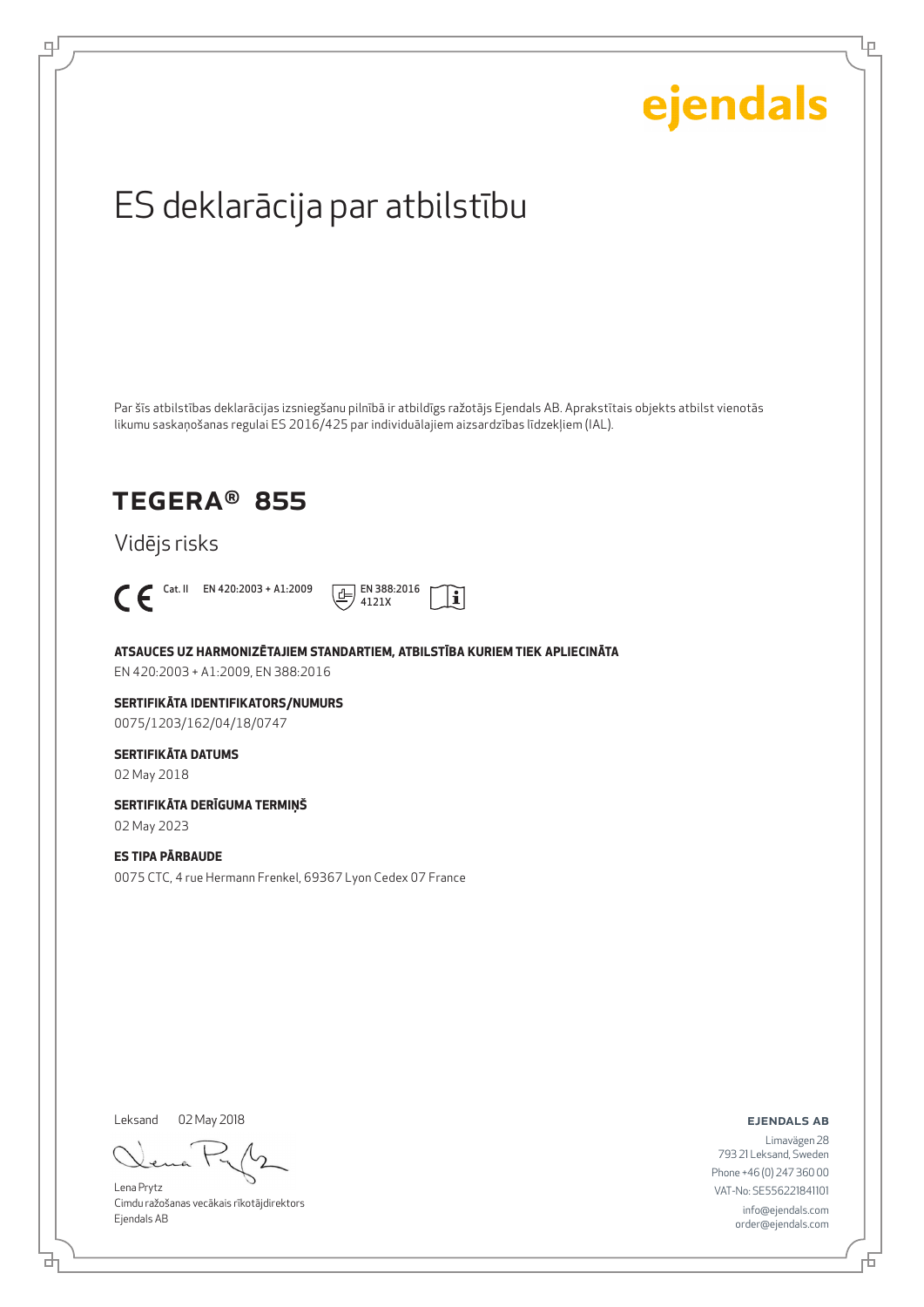Ļμ

## ЕС декларация за съответствие

Настоящата декларация за съответствие е издадена на отговорността на производителя Ejendals AB. Предметът на декларацията е в съответствие със законодателството на Съюза за хармонизация относно личните предпазни средства (ЛПС), Регламент (ЕС) 2016/425.

 $\mathbf i$ 

## TEGERA® 855

Среден риск



டி

Cat. II EN 420:2003 + A1:2009  $\boxed{+}$  EN 388:2016 4121X

**ПОЗОВАВАНИЯ СЕ ХАРМОНИЗИРАНИ СТАНДАРТИ, ЗА КОИТО СЕ ДЕКЛАРИРА СЪОТВЕТСТВИЕ** EN 420:2003 + A1:2009, EN 388:2016

**ИДЕНТИФИКАЦИЯ/НОМЕР НА СЕРТИФИКАТА** 0075/1203/162/04/18/0747

**ДАТА НА ИЗДАВАНЕ НА СЕРТИФИКАТА**

02 May 2018

#### **ДАТА НА ВАЛИДНОСТ НА СЕРТИФИКАТА**

02 May 2023

#### **ЕС-ТИП ИЗСЛЕДВАНЕ** 0075 CTC, 4 rue Hermann Frenkel, 69367 Lyon Cedex 07 France

Leksand 02 May 2018

Lena Prytz Ръкавици за старши ръководител на производството Ejendals AB

ejendals ab

Limavägen 28 793 21 Leksand, Sweden Phone +46 (0) 247 360 00 VAT-No: SE556221841101 info@ejendals.com order@ejendals.com

Б